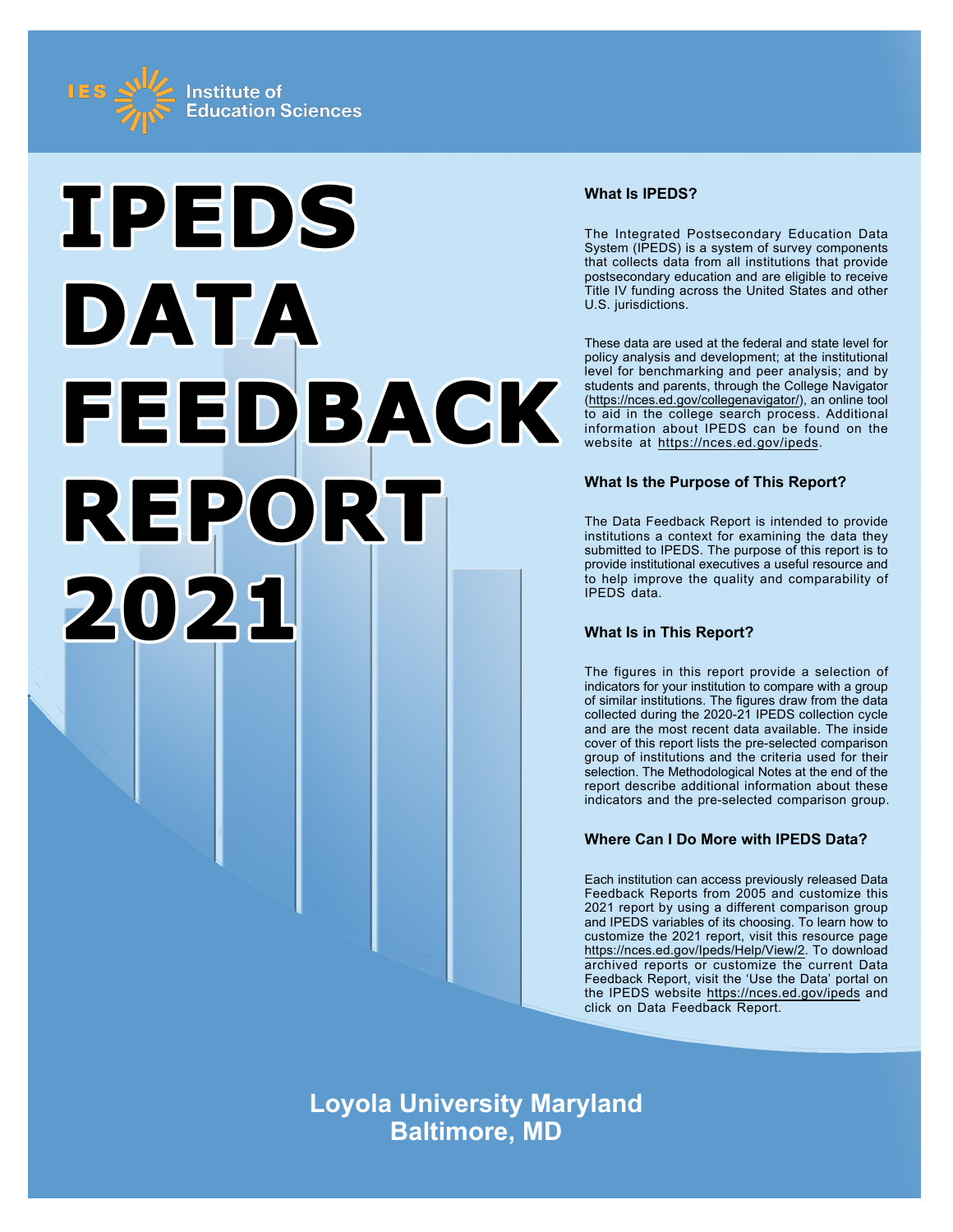# **COMPARISON GROUP**

Comparison group data are included to provide a context for interpreting your institution's indicators. If your institution did not define a custom comparison group for this report by July 15, 2021 NCES selected a comparison group for you. (In this case, the characteristics used to define the comparison group appears below.) The customized Data Feedback Report function available at<https://nces.ed.gov/ipeds/use-the-data/> can be used to reproduce the figures in this report using different peer groups.

The custom comparison group chosen by Loyola University Maryland includes the following 14 institutions:

- American University (Washington, DC)
- Bucknell University (Lewisburg, PA)
- College of the Holy Cross (Worcester, MA) Creighton University (Omaha, NE)
- Elon University (Elon, NC)
- Fairfield University (Fairfield, CT)
- Gonzaga University (Spokane, WA)
- Loyola Marymount University (Los Angeles, CA)
- Providence College (Providence, RI)
- Saint Joseph"s University (Philadelphia, PA)
- Santa Clara University (Santa Clara, CA)
- University of Scranton (Scranton, PA)
- Villanova University (Villanova, PA)
- Xavier University (Cincinnati, OH)

### **The figures in this report have been organized and ordered into the following topic areas:**

| <b>Topic Area</b>                                    | <b>Figures</b>                    | Pages      |
|------------------------------------------------------|-----------------------------------|------------|
| 1) Admissions (only for non-open-admissions schools) | and 2                             | 3          |
| 2) Student Enrollment                                | 3, 4, 5 and 6                     | 3 and 4    |
| 3) Awards                                            |                                   | 4          |
| 4) Charges and Net Price                             | 8 and 9                           | 5          |
| 5) Student Financial Aid                             | 10 and 11                         | 5          |
| 6) Military Benefits*                                | [No charts applicable]            |            |
| 7) Retention and Graduation Rates                    | 12, 13, 14, 15, 16, 17, 18 and 19 | 6, 7 and 8 |
| 8) Finance                                           | 20 and 21                         | 9          |
| 9) Staff                                             | 22 and 23                         | 9 and 10   |
| 10) Libraries*                                       | 24 and 25                         | 10         |

\*These figures only appear in customized Data Feedback Reports (DFRs), which are available through Use the Data portal on the IPEDS website.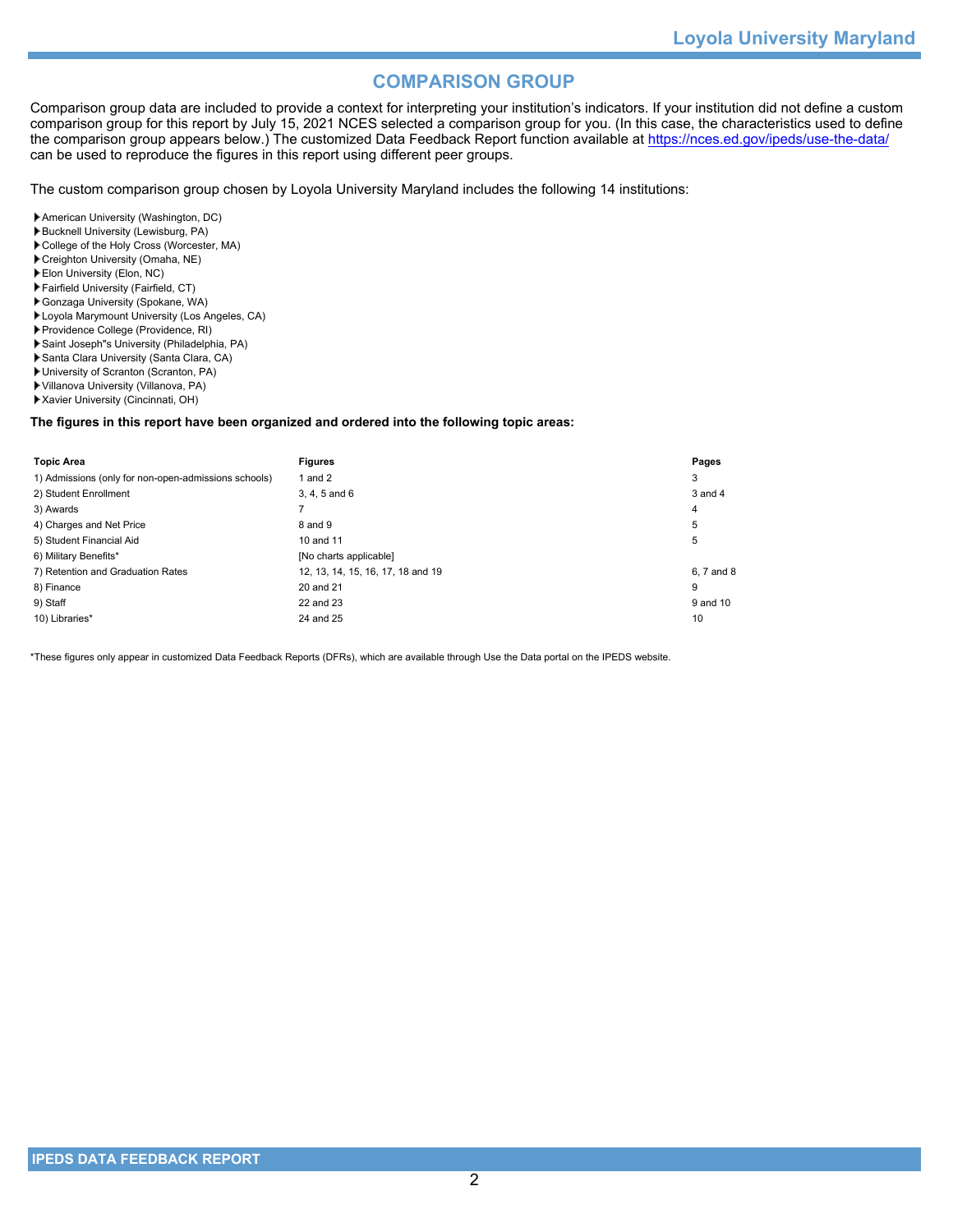**Figure 1. Number of first-time undergraduate students who applied, were admitted, and enrolled full and part time: Fall 2020**



NOTE: Admissions data are presented only for institutions that do not have an open admission policy, and apply to first-time, degree/certificate-seeking undergraduate students only. For details, see the Methodological Notes. N is the number of institutions in the comparison group.

SOURCE: U.S. Department of Education, National Center for Education Statistics, Integrated Postsecondary Education Data System (IPEDS): Winter 2020-21, Admissions component.

# **Figure 2. Percent of first-time undergraduate applicants admitted, and percent of admitted students enrolled full and part time: Fall 2020**



NOTE: Admissions data are presented only for institutions that do not have an open admission policy, and apply to first-time, degree/certificate-seeking undergraduate students only. For details, see the Methodological Notes. See 'Use of Median Values for Comparison Group' for how median values are determined. N is the number of institutions in the comparison group.

SOURCE: U.S. Department of Education, National Center for Education Statistics, Integrated Postsecondary Education Data System (IPEDS): Winter 2020-21, Admissions component.

# **Figure 3. Percent of all students enrolled, by race/ethnicity, and percent of students who are women: Fall 2020**



**Nour institution Comparison Group Median (N=14)** 

NOTE: For more information about disaggregation of data by race and ethnicity, see the Methodological Notes. Median values for the comparison group will not add to 100%. See 'Use of Median Values for Comparison Group' for how median values are determined. N is the number of institutions in the comparison group.

SOURCE: U.S. Department of Education, National Center for Education Statistics, Integrated Postsecondary Education Data System (IPEDS): Spring 2021, Fall Enrollment component.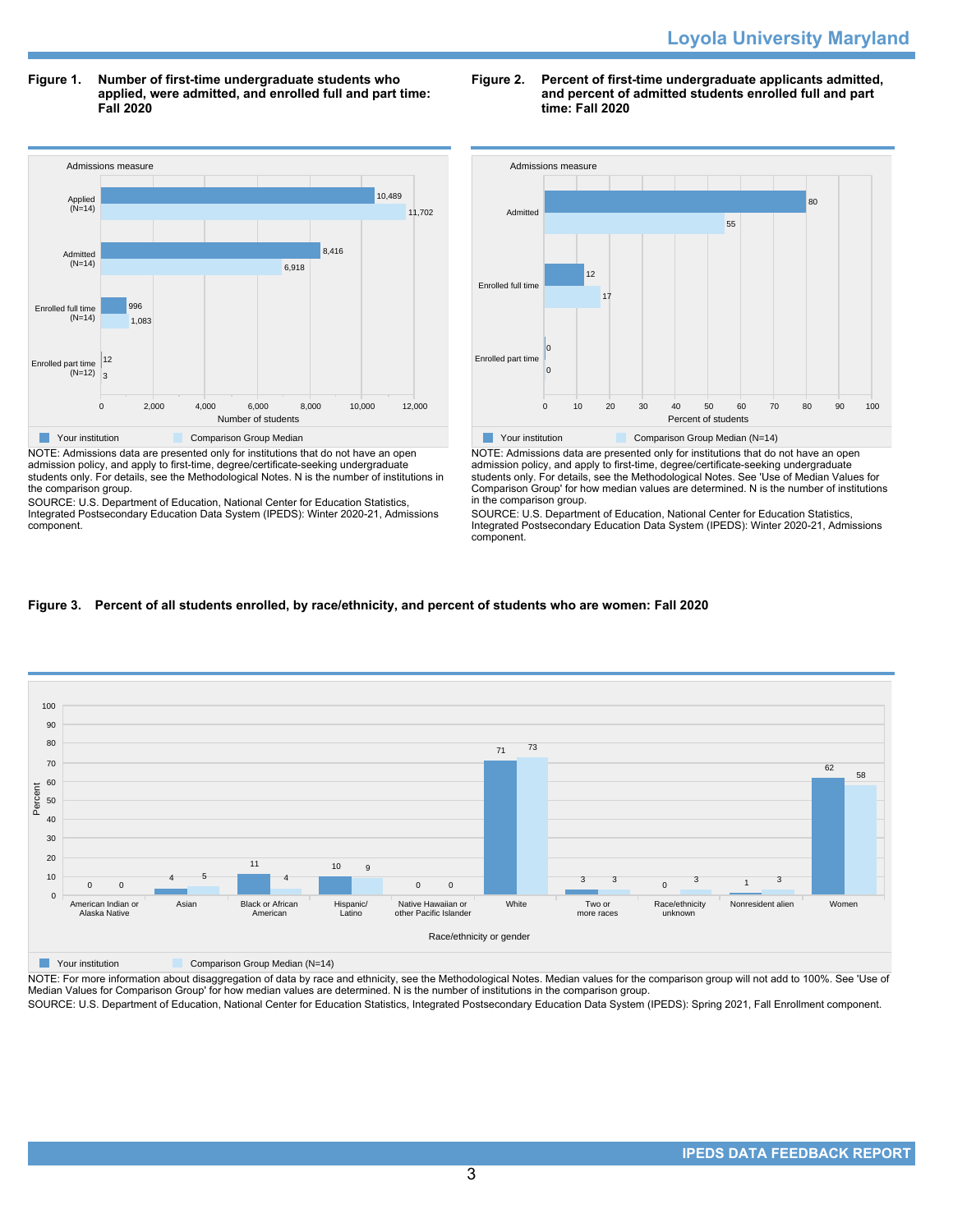**Figure 4. 12-month FTE enrollment, total unduplicated headcount, full- and part-time undergraduate headcount (2019-20) and total fall enrollment, full-time and part-time undergraduate fall enrollment (Fall 2020)**



NOTE: For details on calculating full-time equivalent (FTE) enrollment, see Calculating FTE in the Methodological Notes. Total headcount, FTE, and full- and part-time fall enrollment include both undergraduate and postbaccalaureate students, when applicable. N is the number of institutions in the comparison group.

SOURCE: U.S. Department of Education, National Center for Education Statistics, Integrated Postsecondary Education Data System (IPEDS): Fall 2020, 12-month Enrollment component and Spring 2021, Fall Enrollment component.

#### **Figure 6. Percent of students enrolled in distance education courses, by amount of distance education and student level: 2019-20**



NOTE: N is the number of institutions in the comparison group.

SOURCE: U.S. Department of Education, National Center for Education Statistics, Integrated Postsecondary Education Data System (IPEDS): Fall 2020, 12-month Enrollment component.

### **Figure 5. Percent of students enrolled in distance education courses, by amount of distance education and student level: Fall 2020**



NOTE: N is the number of institutions in the comparison group. SOURCE: U.S. Department of Education, National Center for Education Statistics, Integrated Postsecondary Education Data System (IPEDS): Spring 2021, Fall Enrollment component.

### **Figure 7. Number of degrees awarded, by level: 2019-20**



NOTE: For additional information about postbaccalaureate degree levels, see the Methodology Notes. N is the number of institutions in the comparison group. SOURCE: U.S. Department of Education, National Center for Education Statistics, Integrated Postsecondary Education Data System (IPEDS): Fall 2020, Completions component.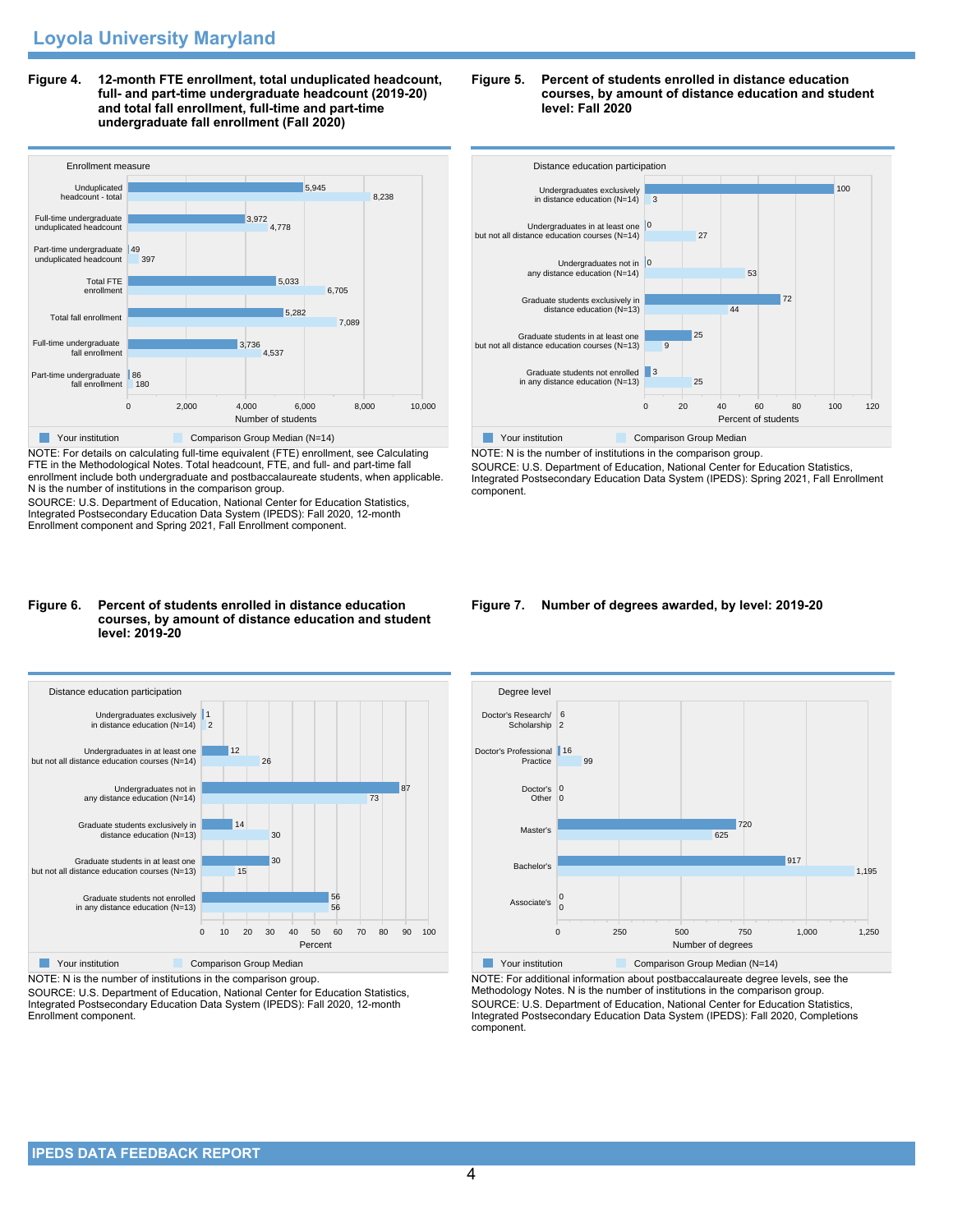### **Figure 8. Tuition and required fees for full-time, first-time degree/certificate-seeking undergraduates: Academic years 2017-18 to 2020-21**



NOTE: The tuition and required fees shown here are the lowest reported from the categories of in-district, in-state, and out-of-state. N is the number of institutions in the comparison group.

SOURCE: U.S. Department of Education, National Center for Education Statistics, Integrated Postsecondary Education Data System (IPEDS): Fall 2020, Institutional Characteristics component.

#### **Figure 9. Average net price of attendance for full-time, first-time degree/certificate-seeking undergraduate students, who were awarded grant or scholarship aid: 2017-18 to 2019- 20**



NOTE: Average net price is for full-time, first-time degree/certificate-seeking undergraduate students and is generated by subtracting the average amount of federal, state/local government, and institutional grant and scholarship awarded aid from the total cost of attendance. Total cost of attendance is the sum of published tuition and required fees (lower of in-district or in-state for public institutions), books and supplies, and the weighted average of room and board and other expenses. For details, see the Methodological Notes. N is the number of institutions in the comparison group. SOURCE: U.S. Department of Education, National Center for Education Statistics, Integrated Postsecondary Education Data System (IPEDS): Fall 2020, Institutional Characteristics component and Winter 2020-21, Student Financial Aid component.

### **Figure 11. Average amounts of awarded grant or scholarship aid, or loans awarded to full-time, first-time degree/certificateseeking undergraduate students, by type of aid: 2019-20**



NOTE: Any grant aid above includes grant or scholarship aid awarded from the federal government, state/local government, or the institution. Federal grants include Federal Pell grants and other federal grants. Any loans include federal loans and other loans awarded to students. For details on how students are counted for financial aid reporting, see Cohort Determination in the Methodological Notes. N is the number of institutions in the comparison group.

SOURCE: U.S. Department of Education, National Center for Education Statistics, Integrated Postsecondary Education Data System (IPEDS): Winter 2020-21, Student Financial Aid component.



NOTE: Any grant aid above includes grant or scholarship aid awarded from the federal government, state/local government, or the institution. Federal grants include Federal Pell grants and other federal grants. Any loans include federal loans and other loans awarded to students. Average amounts of aid were calculated by dividing the total aid awarded by the unduplicated count of recipients at each institution. N is the number of institutions in the comparison group.

SOURCE: U.S. Department of Education, National Center for Education Statistics, Integrated Postsecondary Education Data System (IPEDS): Winter 2020-21, Student Financial Aid component.

### **Figure 10. Percent of full-time, first-time degree/certificate-seeking undergraduate students who were awarded grant or scholarship aid, or loans, by type of aid: 2019-20**

gra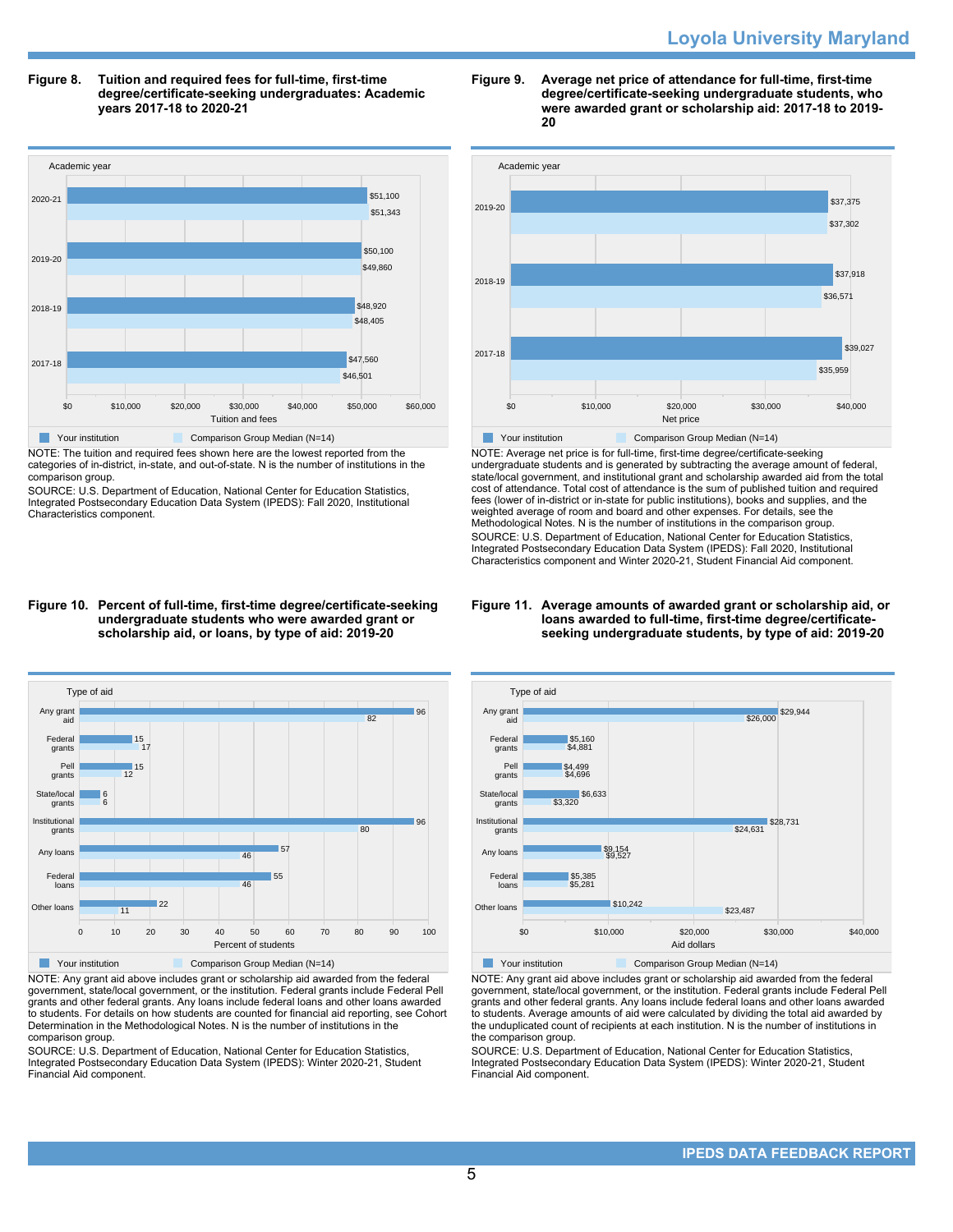**Figure 12. Retention rates of first-time bachelor's degree-seeking students, by attendance status: Fall 2019 cohort**



NOTE: Retention rates are measured from the fall of first enrollment to the following fall. Academic reporting institutions report retention data for the Fall 2019 cohort of students who are still enrolled as of the institution's official fall reporting date or as of October 15, 2020. Program reporters determine the cohort with enrollment any time between August 1 - October 31, 2019 and retention based on August 1, 2020. Four-year institutions report retention rates for students seeking a bachelor's degree. For more details, see the Methodological Notes. N is the number of institutions in the comparison group. SOURCE: U.S. Department of Education, National Center for Education Statistics, Integrated Postsecondary Education Data System (IPEDS): Spring 2021, Fall Enrollment component.





NOTE: Graduation rate cohort includes all full-time, first-time degree/certificate-seeking undergraduate students. Graduation and transfer-out rates are the Student Right-to-Know rates. Only institutions with mission to prepare students to transfer are required to report transfer out. For more details, see the Methodological Notes. N is the number of institutions in the comparison group.

SOURCE: U.S. Department of Education, National Center for Education Statistics, Integrated Postsecondary Education Data System (IPEDS): Winter 2020-21, Graduation Rates component.



# **Figure 14. Graduation rates of full-time, first-time degree/certificate-seeking undergraduates within 150% of normal time to program completion, by race/ethnicity: 2014 cohort**

**The Comparison Group Median**<br> **Comparison Group Median** 

NOTE: For more information about disaggregation of data by race and ethnicity, see the Methodological Notes. The graduation rates are the Student Right-to-Know (SRK) rates. Median values for the comparison group will not add to 100%. N is the number of institutions in the comparison group.

SOURCE: U.S. Department of Education, National Center for Education Statistics, Integrated Postsecondary Education Data System (IPEDS): Winter 2020-21, Graduation Rates component.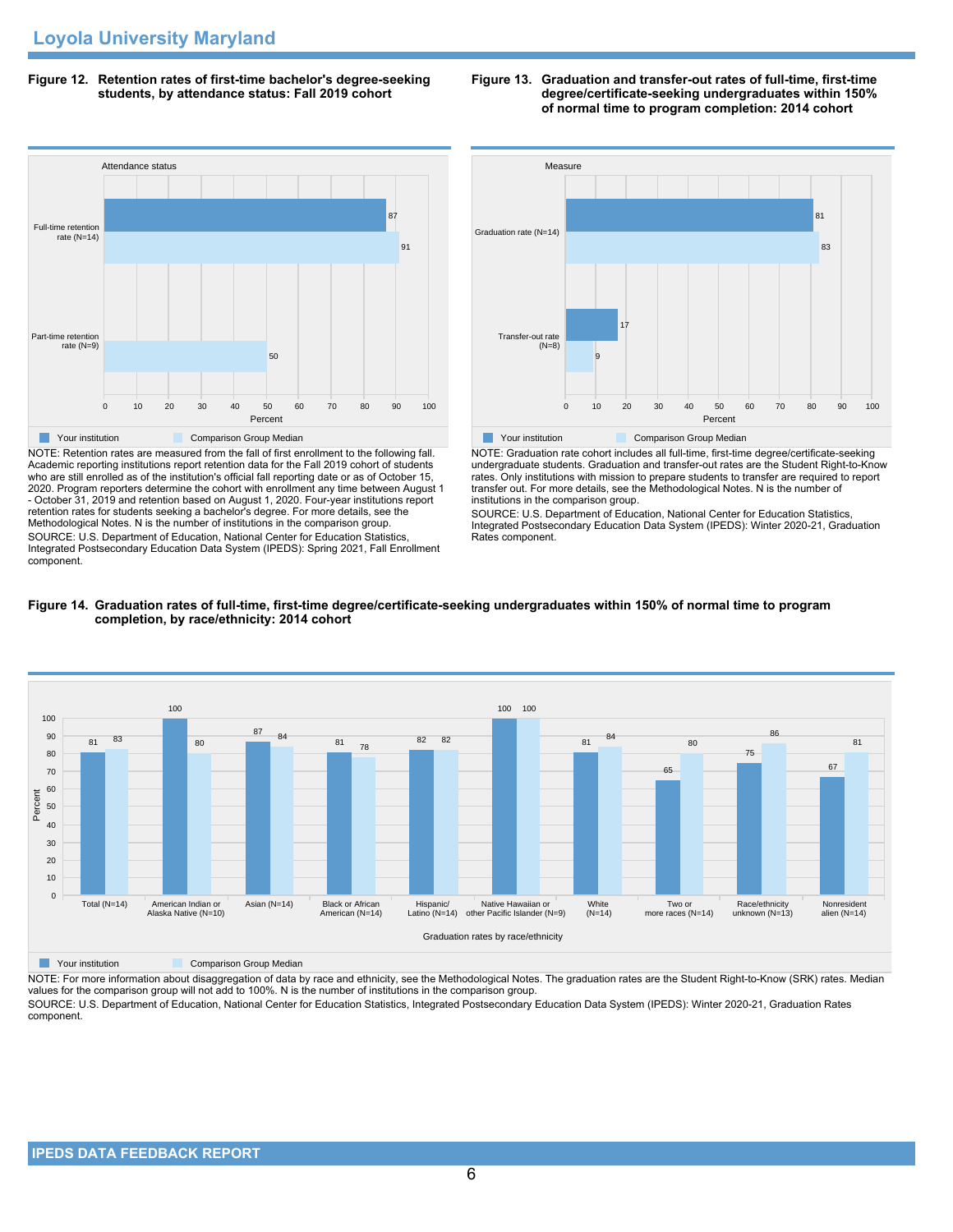# **Loyola University Maryland**

**Figure 15. Graduation rates of full-time, first-time degree/certificateseeking undergraduates within 150% of normal time to program completion, by type of aid: 2014 cohort**

**Figure 16. Bachelor's degree graduation rates of full-time, first-time bachelor's degree-seeking undergraduates within 4 years, 6 years, and 8 years: 2012 cohort**



NOTE: Graduation rate cohort includes all full-time, first-time degree/certificate-seeking undergraduate students. Data were collected on those students, who at entry of the cohort, were awarded a Pell Grant and students who were awarded a Subsidized Stafford loan, but did not receive a Pell Grant. Graduation rates are the Student Right-to-Know rates. For more details, see the Methodological Notes. N is the number of institutions in the comparison group.

SOURCE: U.S. Department of Education, National Center for Education Statistics, Integrated Postsecondary Education Data System (IPEDS): Winter 2020-21, Graduation Rates component.



NOTE: The 4-, 6-, and 8-year graduation rates are calculated using the number of students who completed a bachelor's or equivalent degree from a cohort of students who entered the institution seeking a bachelor's or equivalent degree. For details, see the Methodological Notes. N is the number of institutions in the comparison group. Medians are not reported for comparison groups with less than three values. SOURCE: U.S. Department of Education, National Center for Education Statistics, Integrated Postsecondary Education Data System (IPEDS): Winter 2020-21, 200% Graduation Rates component.

### **Figure 17. Award and enrollment rates of first-time, full-time, degree/certificate-seeking undergraduates after 8 years of entry, by Pell status: 2012-13 cohort**



**The Your institution Comparison Group Median** 

NOTE: Award measures are based on the highest award received after 8 years of entry and enrollment measures are based on students who did not receive an award after 8 years of entry. Student cohorts (i.e., First-time, full-time; First-time, part-time; Non-first-time, full-time; and Non-first-time, part-time) are degree/certificate-seeking undergraduate students who entered the institution between July 1, 2012-June 30, 2013. Pell recipients are students with demonstrated financial need. For more details, see the Methodological Notes. N is the number of institutions in the comparison group. Medians are not reported for comparison groups with less than three values.

SOURCE: U.S. Department of Education, National Center for Education Statistics, Integrated Postsecondary Education Data System (IPEDS): Winter 2020-21, Outcome Measures component.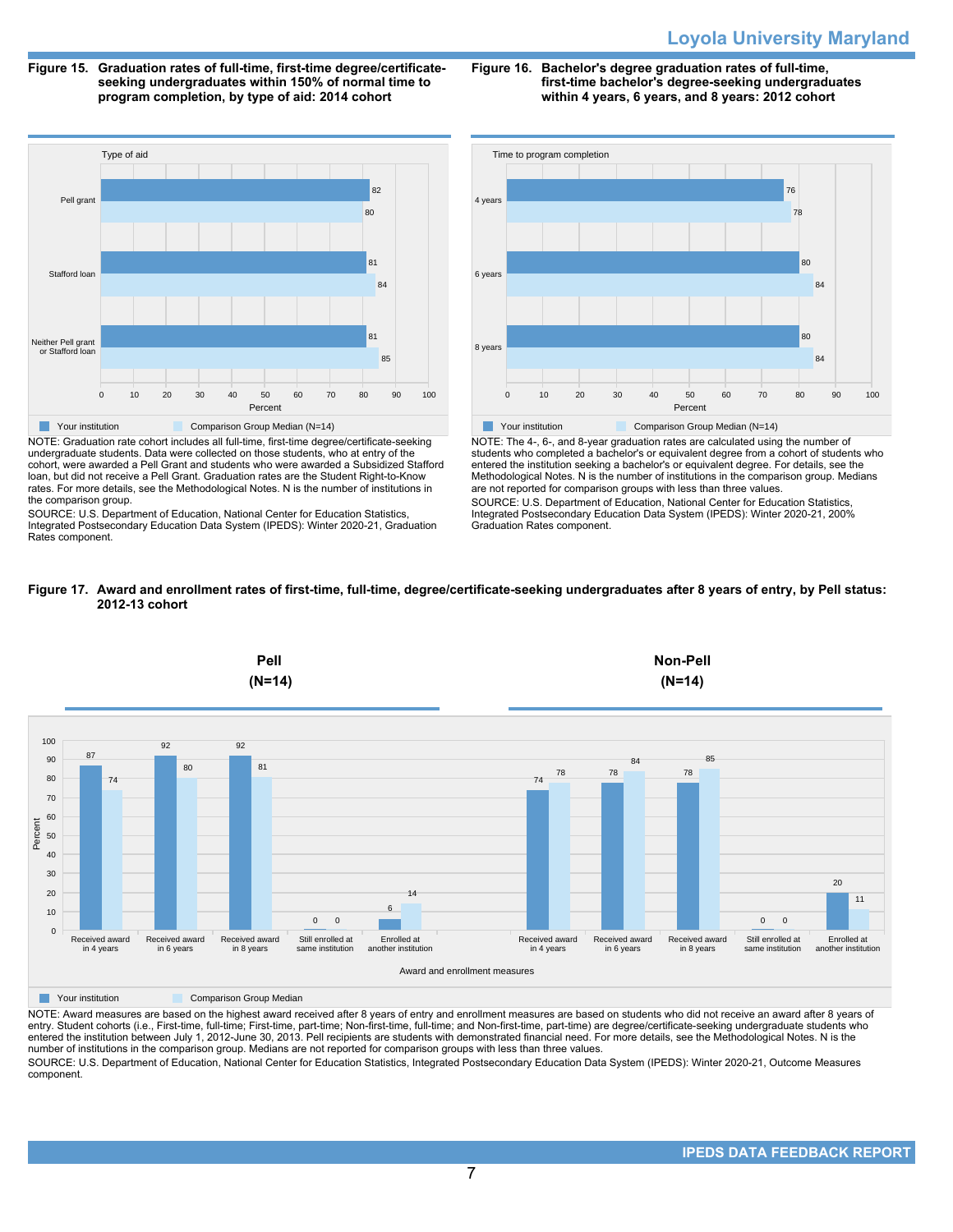### **Figure 18. Award and enrollment rates of non-first-time, full-time, degree/certificate-seeking undergraduates after 8 years of entry, by Pell status: 2012-13 cohort**



NOTE: Award measures are based on the highest award received after 8 years of entry and enrollment measures are based on students who did not receive an award after 8 years of entry. Student cohorts (i.e., First-time, full-time; First-time, part-time; Non-first-time, full-time; and Non-first-time, part-time) are degree/certificate-seeking undergraduate students who entered the institution between July 1, 2012-June 30, 2013. Pell recipients are students with demonstrated financial need. For more details, see the Methodological Notes. N is the number of institutions in the comparison group. Medians are not reported for comparison groups with less than three values.

SOURCE: U.S. Department of Education, National Center for Education Statistics, Integrated Postsecondary Education Data System (IPEDS): Winter 2020-21, Outcome Measures component.

### **Figure 19. Award and enrollment rates of non-first-time, part-time, degree/certificate-seeking undergraduates after 8 years of entry, by Pell status: 2012-13 cohort**



NOTE: Award measures are based on the highest award received after 8 years of entry and enrollment measures are based on students who did not receive an award after 8 years of entry. Student cohorts (i.e., First-time, full-time; First-time, part-time; Non-first-time, full-time; and Non-first-time, part-time) are degree/certificate-seeking undergraduate students who entered the institution between July 1, 2012-June 30, 2013. Pell recipients are students with demonstrated financial need. For more details, see the Methodological Notes. N is the number of institutions in the comparison group. Medians are not reported for comparison groups with less than three values. SOURCE: U.S. Department of Education, National Center for Education Statistics, Integrated Postsecondary Education Data System (IPEDS): Winter 2020-21, Outcome Measures component.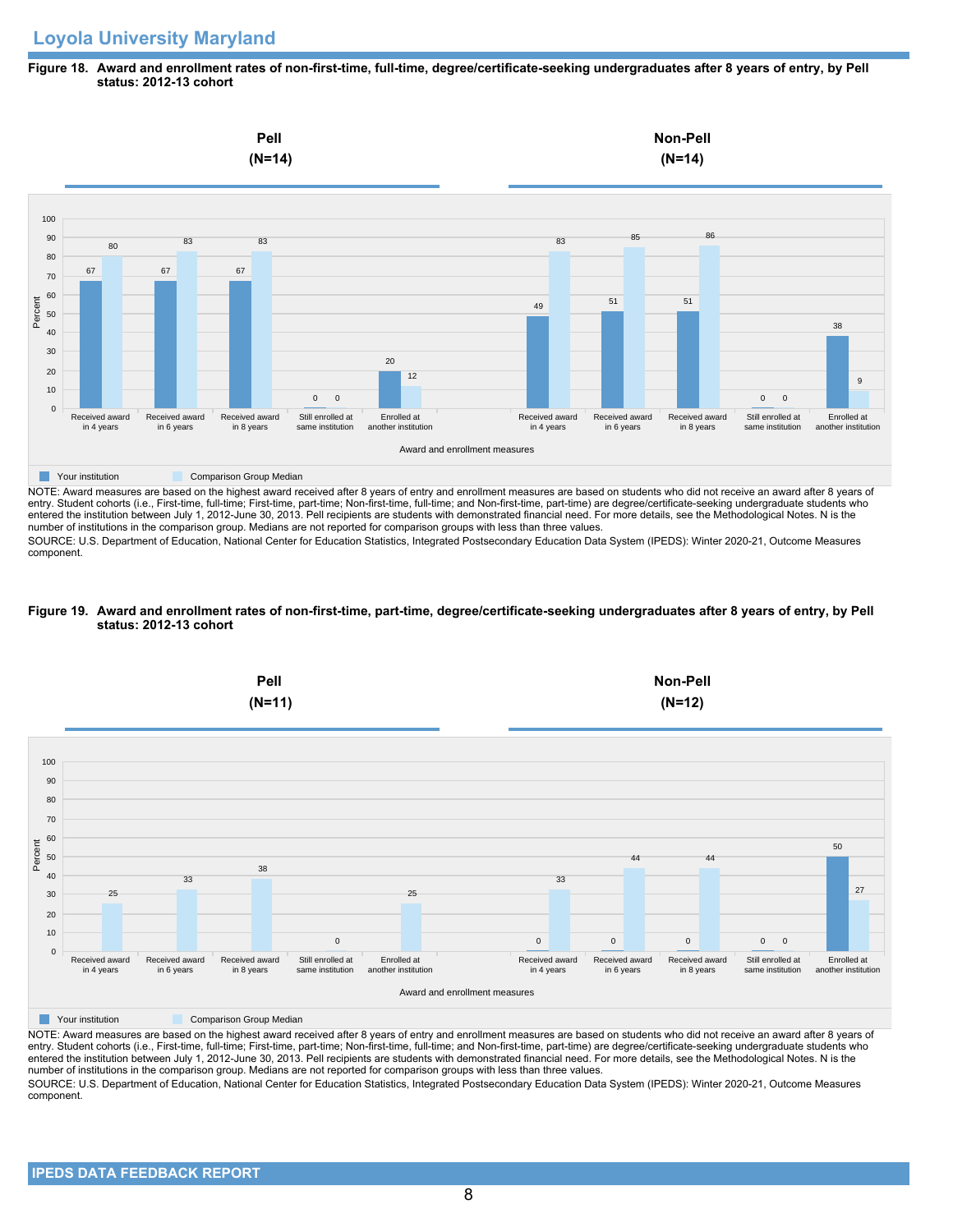**Figure 20. Percent distribution of core revenues, by source: Fiscal year 2020**

**Figure 21. Core expenses per FTE enrollment, by function: Fiscal year 2020**



NOTE: The comparison group median is based on those members of the comparison group that report finance data using the same accounting standards as the comparison institution. For more information, see the Methodological Notes. N is the number of institutions in the comparison group.

SOURCE: U.S. Department of Education, National Center for Education Statistics, Integrated Postsecondary Education Data System (IPEDS): Spring 2021, Finance component.



NOTE: Expenses per full-time equivalent (FTE) enrollment, particularly instruction, may be inflated because finance data includes all core expenses while FTE reflects credit activity only. For details on calculating FTE enrollment and a detailed definition of core expenses, see the Methodological Notes. N is the number of institutions in the comparison group. SOURCE: U.S. Department of Education, National Center for Education Statistics, Integrated Postsecondary Education Data System (IPEDS): Fall 2020, 12-month Enrollment component and Spring 2021, Finance component.

# **Figure 22. Full-time equivalent staff, by occupational category: Fall 2020**



**Nour institution Comparison Group Median (N=14)** 

NOTE: Graduate assistants are not included. For calculation details, see the Methodological Notes. N is the number of institutions in the comparison group. SOURCE: U.S. Department of Education, National Center for Education Statistics, Integrated Postsecondary Education Data System (IPEDS): Spring 2021, Human Resources component.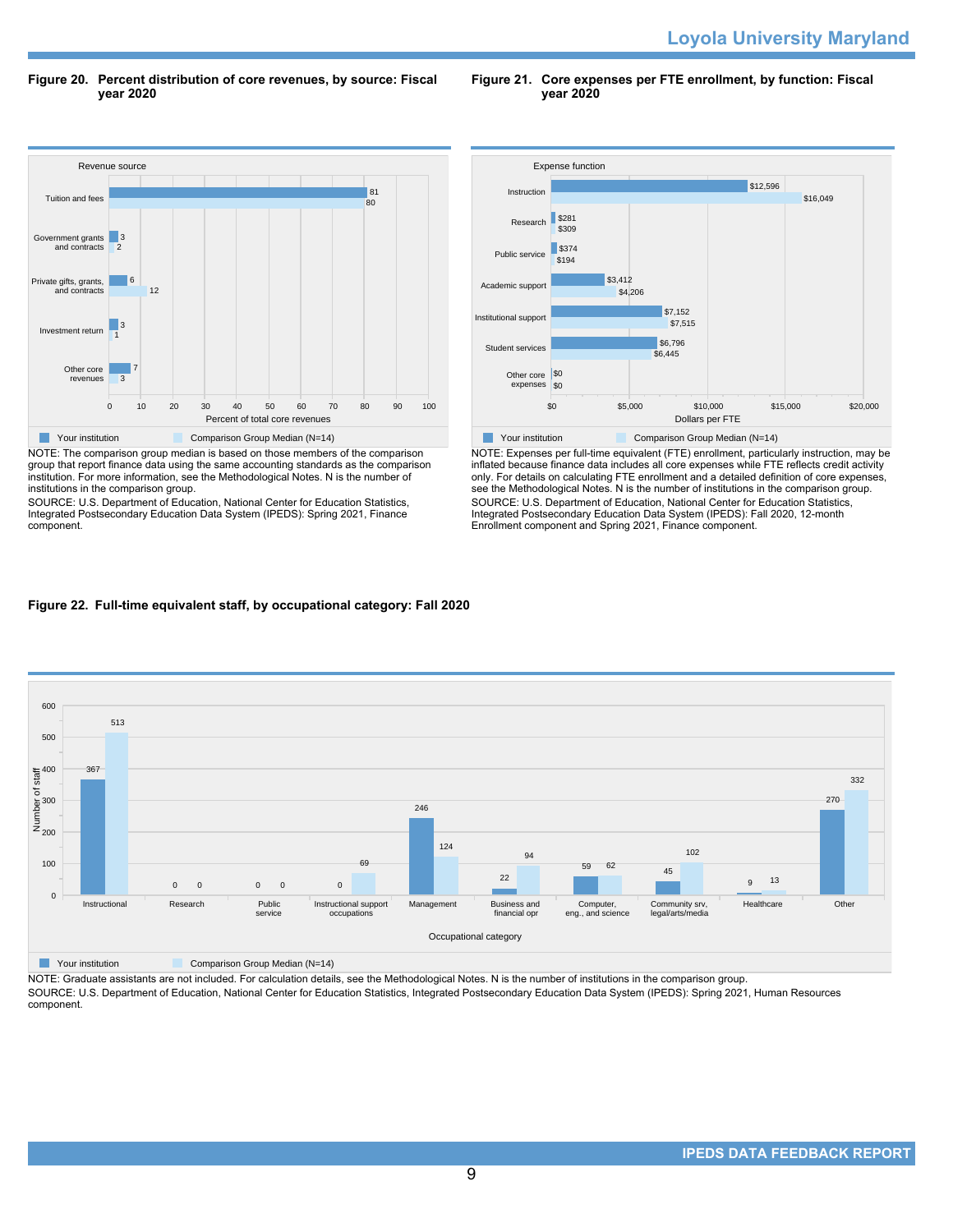**Figure 23. Average salaries of full-time instructional non-medical staff equated to 9-months worked, by academic rank: Academic year 2020-21**



NOTE: See Methodology Notes for more details on average salary. N is the number of institutions in the comparison group. Medians are not reported for comparison groups with less than three values.

SOURCE: U.S. Department of Education, National Center for Education Statistics, Integrated Postsecondary Education Data System (IPEDS): Spring 2021, Human Resources component.

# **Figure 25. Percent distribution of library expenses, by function: Fiscal Year 2020**



NOTE: N is the number of institutions in the comparison group.

SOURCE: U.S. Department of Education, National Center for Education Statistics, Integrated Postsecondary Education Data System (IPEDS): Spring 2021, Academic Libraries component.





NOTE: N is the number of institutions in the comparison group. SOURCE: U.S. Department of Education, National Center for Education Statistics, Integrated Postsecondary Education Data System (IPEDS): Spring 2021, Academic Libraries component.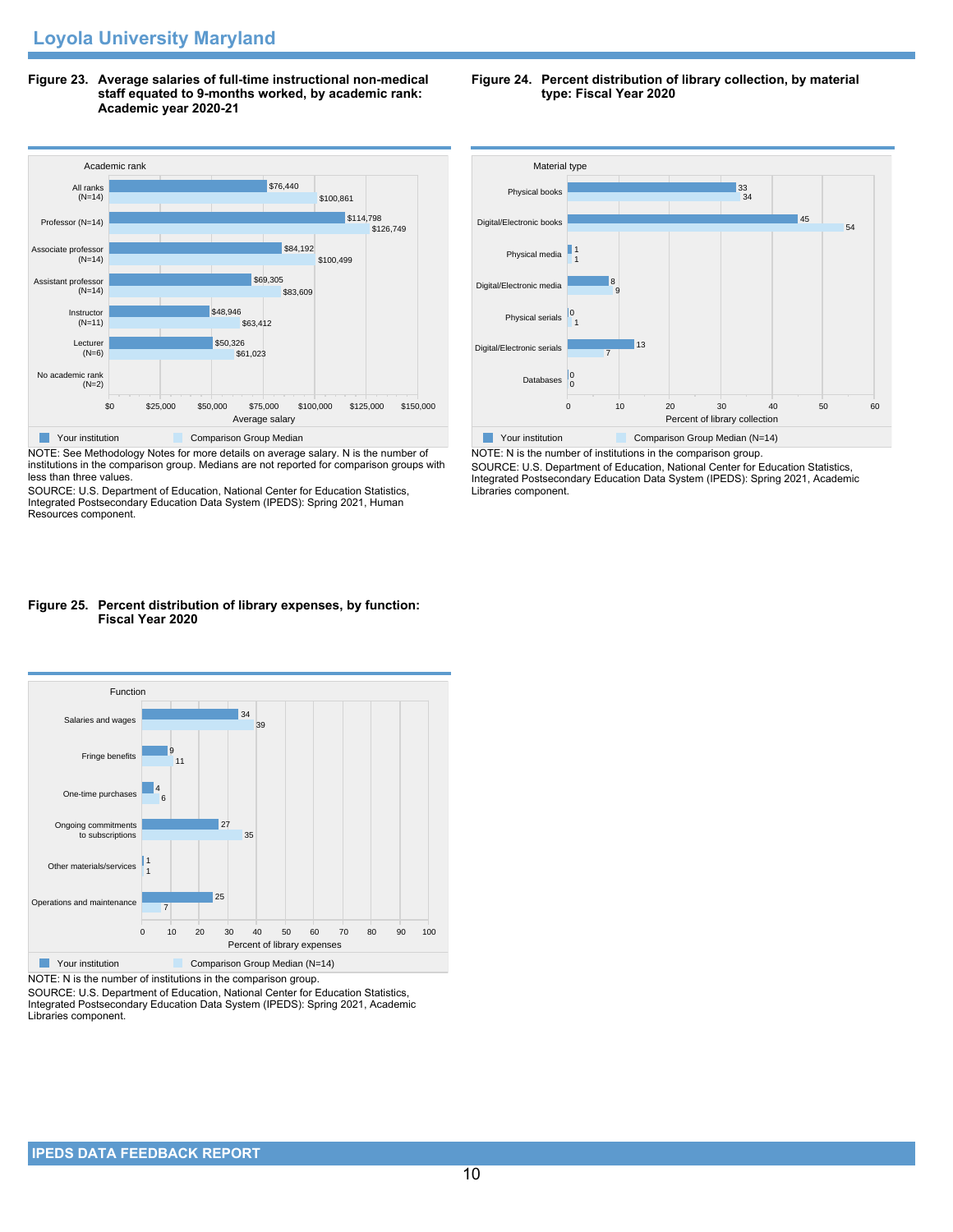# **METHODOLOGICAL NOTES**

# **Overview**

This report is based on data supplied by institutions to IPEDS during 2020-21 data collection year. Response rates exceeded 99% for most surveys. IPEDS data release memos at <https://nces.ed.gov/ipeds/use-the-data/survey-components> provide an overview of the number of institutions responding to the survey components. Furthermore, data used in this report are provisional level and may be revised for a limited time through the IPEDS Prior Year Revision system.

# **Use of Median Values for Comparison Group**

This report compares your institution's data to the median value for the comparison group for each indicator shown in the figure. If more than one indicator is present in a figure, the median values are determined separately for each indicator. Medians are not displayed for comparison groups with fewer than three values. Where percentage distributions are presented, median values may not add to 100%. To access all the data used to create the figures included in this report, go to 'Use the Data' portal on the IPEDS website at this provided link (<https://nces.ed.gov/ipeds>).

# **Missing Indicators**

If a indicator is not reported for your institution, the omission indicates that the indicator is not relevant to your institution and the data were not collected. Not all notes may be applicable to your report.

# **Use of Imputed Data**

All IPEDS data are subject to imputation for total (institutional) and partial (item) nonresponse. If necessary, imputed values were used to prepare your report.

# **Data Confidentiality**

IPEDS data are not collected under a pledge of confidentiality.

# **Disaggregation of Data by Race/Ethnicity**

When applicable, some indicators are disaggregated by race/ethnicity. Data disaggregated by race/ethnicity have been reported using the 1997 Office of Management and Budget categories. Detailed information about the race/ethnicity categories can be found at <https://nces.ed.gov/ipeds/Section/Resources>.

# **Cohort Determination for Reporting Student Financial Aid, Graduation Rates, and Outcome Measures**

Student cohorts for reporting Student Financial Aid and Graduation Rates data are based on the reporting type of the institution. For institutions that report based on an academic year (those operating on standard academic terms), student counts and cohorts are based on fall term data. Student counts and cohorts for program reporters (those that do not operate on standard academic terms) are based on unduplicated counts of students enrolled during a full 12-month period.

Student cohorts for reporting Outcome Measures are based on a full-year cohort from July 1-June 30 for all degree-granting institutions.

# **DESCRIPTION OF INDICATORS USED IN THE FIGURES**

# **Admissions (only for non-open-admissions schools)**

### *Admissions and Test Score Data*

Admissions and test score data are presented only for institutions that do not have an open admission policy, and apply to first-time, degree/certificate-seeking undergraduate students only. Applicants include only those students who fulfilled all requirements for consideration for admission and who were notified of one of the following actions: admission, non-admission, placement on a wait list, or application withdrawn (by applicant or institution). Admitted applicants (admissions) include wait-listed students who were subsequently offered admission. Early decision, early action, and students who began studies during the summer prior to the fall reporting period are included. For customized Data Feedback Reports, test scores are presented only if scores are required for admission.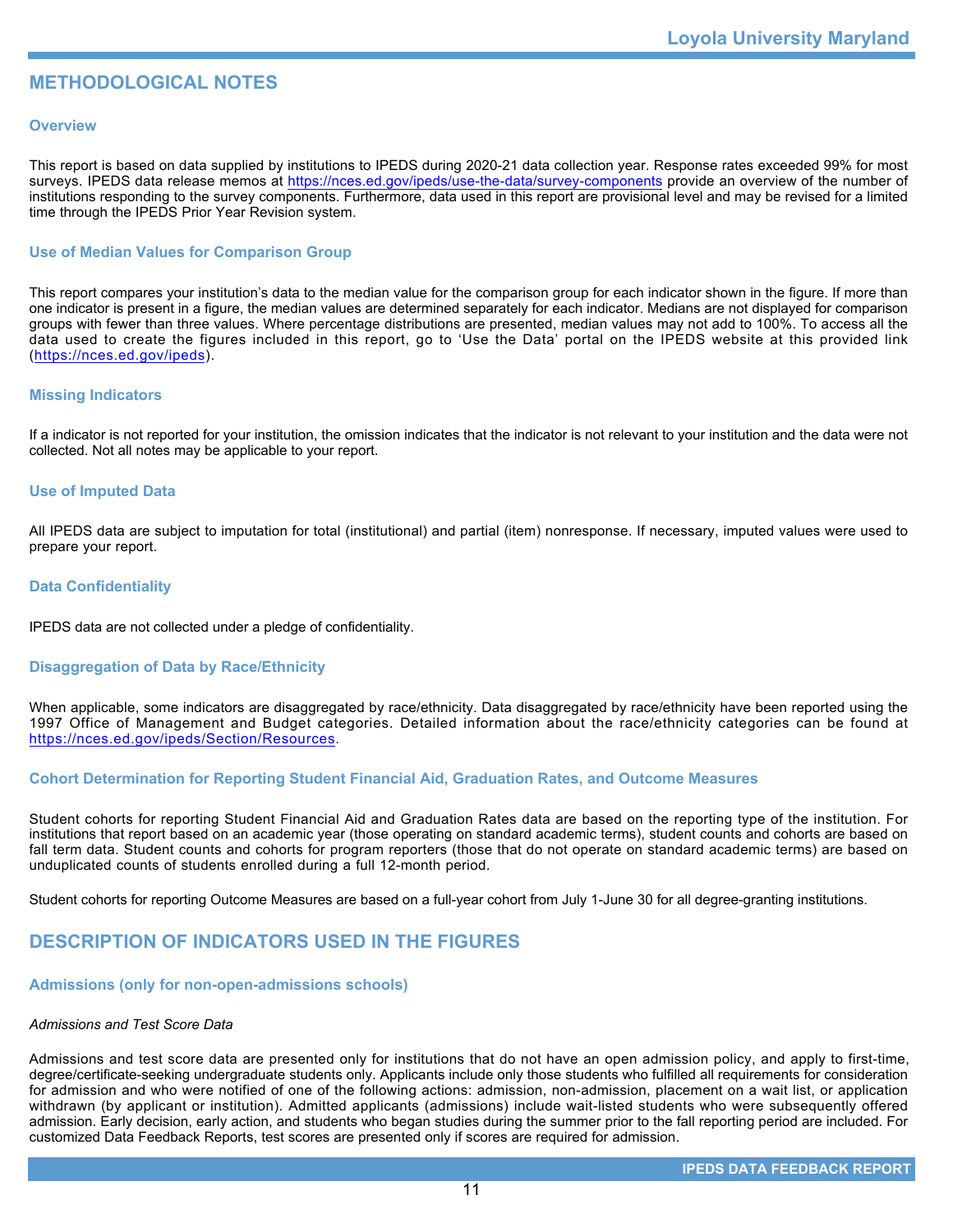# **Student Enrollment**

# *Enrollment Counts*

12-month Enrollment captures a cumulative unduplicated headcount of enrollment over the full 12-month period beginning July 1 and ending June 30. In contrast, Fall Enrollment captures number of students enrolled on a particular date in the fall. Fall enrollment is often referred to as a "snapshot" of an institution's enrollment at a specific time.

# *FTE Enrollment*

The full-time equivalent (FTE) enrollment used in this report is the sum of the institution's FTE undergraduate enrollment and FTE graduate enrollment (as calculated from or reported on the 12-month Enrollment component). Undergraduate and graduate FTE are estimated using 12-month instructional activity (credit and/or contact hours). See "Calculation of FTE Students (using instructional activity)" in the IPEDS Glossary at <https://surveys.nces.ed.gov/ipeds/VisGlossaryAll.aspx>.

# **Completions**

### *Completions and Completers*

Completions collects data on undergraduate and graduate completions and completers in a 12-month period. Completions are the counts of postsecondary awards granted where each award reported once but multiple awards may be reported for one recipient. Completers are the counts of students granted postsecondary awards. The count of completers is collected in two ways. The first way counts all completers, while the second way counts completers by award level (e.g., number of associate's completers, number of bachelor's completers).

# **Student Financial Aid**

### *Financial Aid Recipients and Amounts*

Student Financial Aid collects the counts of undergraduate students awarded different types of financial aid and the total amounts of aid awarded. The average dollar amount of aid awarded is then calculated. In addition, Student Financial Aid collects counts of full-time, first-time undergraduate student awarded aid and amounts of aid, and counts and disbursed amounts for undergraduate and graduate students receiving military education benefits.

### **Charges and Average Net Price**

### *Average Institutional Net Price*

IPEDS collects data to calculate average net price at each institution for two groups of undergraduate students: those awarded grant and scholarship aid and those awarded Title IV federal aid.

Average net price is calculated for full-time, first-time degree/certificate-seeking undergraduates who were awarded grant or scholarship aid from the federal government, state/local government, or the institution anytime during the academic year. For public institutions, this includes only students who paid the in-state or in-district tuition rate. Other sources of grant aid are excluded. Average net price is generated by subtracting the average amount of federal, state/local government, and institutional grant and scholarship aid from the total cost of attendance. Total cost of attendance is the sum of published tuition and required fees (lower of in-district or in-state for public institutions), books and supplies, and the weighted average of room and board, and other expenses.

For the purpose of the IPEDS reporting, aid awarded refers to financial aid that was awarded to, and accepted by, a student. This amount may differ from the aid amount that is disbursed to a student.

### **Retention, Graduation Rates, and Outcome Measures**

### *Retention Rates*

Retention rates are measures of the rate at which students persist in their educational program at an institution, expressed as a percentage. For four-year institutions, this is the percentage of first-time bachelors (or equivalent) degree-seeking undergraduates from the previous fall who are again enrolled in the current fall. For all other institutions this is the percentage of first-time degree/certificate-seeking students from the previous fall who either re-enrolled or successfully completed their program by the current fall. The full-time retention rate is calculated using the percentage of full-time, first-time degree/certificate-seeking undergraduates, while the part-time rate is calculated using the percentage of part-time, first-time degree/certificate-seeking undergraduates.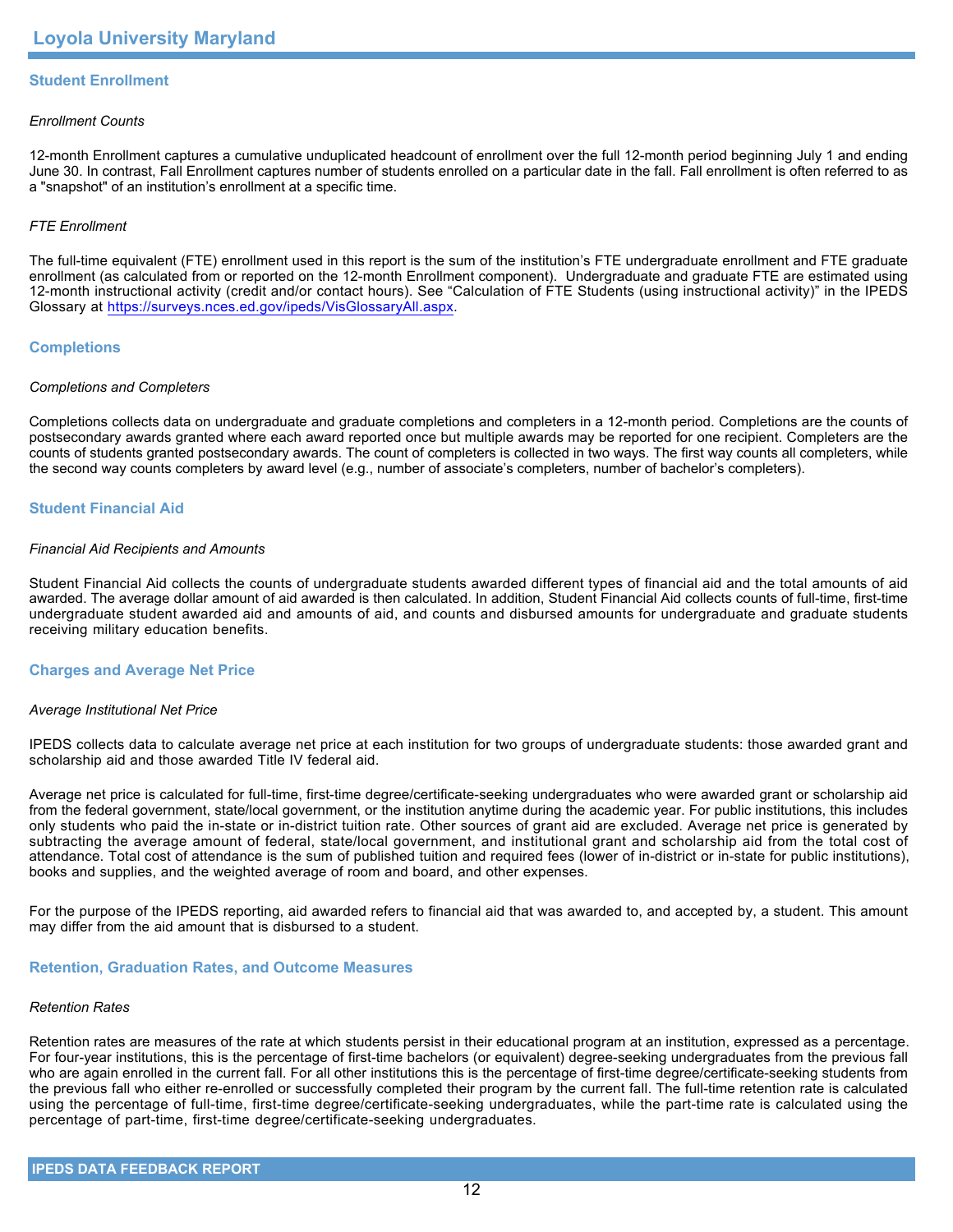### *Graduation Rates and Transfer-out Rate*

Graduation rates are those developed to satisfy the requirements of the Student Right-to-Know Act and Higher Education Act, as amended, and are defined as the total number of individuals from a given cohort of full-time, first-time degree/certificate-seeking undergraduates who completed a degree or certificate within a given percent of normal time to complete all requirements of the degree or certificate program; divided by the total number of students in the cohort of full-time, first-time degree/certificate-seeking undergraduates minus any allowable exclusions. Institutions are permitted to exclude from the cohort students who died or were totally and permanently disabled; those who left school to serve in the armed forces or were called up to active duty; those who left to serve with a foreign aid service of the federal government, such as the Peace Corps; and those who left to serve on an official church mission.

A further extension of the traditional Graduation Rates (GR) component which carries forward 100% and 150% graduation rates data previously reported in the GR component is the Graduation Rates 200% (GR200) component, which requests information on any additional completers and exclusions from the cohort between 151% and 200% normal time for students to complete all requirements of their program of study.

Transfer-out rate is the total number of students from the cohort who are known to have transferred out of the reporting institution (without earning a degree/award) and subsequently re-enrolled at another institution within the same time period; divided by the same adjusted cohort (initial cohort minus allowable exclusions) as described above. Only institutions with a mission that includes providing substantial preparation for students to enroll in another eligible institution are required to report transfers out.

### *Outcome Measures Data*

Alternative measures of student success are reported by degree-granting institutions to describe the outcomes of four degree/certificateseeking undergraduate student groups: First-time, full-time (FTFT); First-time, part-time (FTPT); Non-first-time, full-time entering (NFTFT); and Non-first-time, part-time entering (NFTPT). Additionally, each of the four cohorts collects data on two subcohorts: Pell grant recipients and non -Pell grant recipients. These measures provide the 4-year, 6-year, and 8-year award rates (or completions rates) after entering an institution. NCES calculates award rates by dividing a cohort's or subcohort's adjusted cohort into the number of total awards at 4-year, 6-year, and 8year status points.

The initial cohort can be revised and take allowable exclusions resulting in an adjusted cohort. Institutions are permitted to exclude from the initial cohort students who died or were totally and permanently disabled; those who left school to serve in the armed forces or were called up to active duty; those who left to serve with a foreign aid service of the federal government, such as the Peace Corps; and those who left to serve on an official church mission.

The highest award and the type of award (i.e., certificate, Associate's, or Bachelor's) are reported at each status point. For students who did not earn an undergraduate award after 8-years of entry, the enrollment statuses are reported as either still enrolled at the institution, or subsequently transferred out of the institution. Unlike the Graduation Rates data, all institutions must report on a full-year cohort (students entering July 1 of one year to June 30 to the next) and on their transfer out students, regardless if the institution has a mission that provides substantial transfer preparation.

### **Finance**

### *Core Revenues*

Core revenues for public institutions reporting under GASB standards include tuition and fees; government (federal, state, and local) appropriations and operating and nonoperating grants/contracts; private gifts, grants, and contracts (private operating grants/contracts plus gifts and contributions from affiliated entities); sales and services of educational activities; investment income; other operating and nonoperating sources; and other revenues and additions (capital appropriations and grants and additions to permanent endowments). "Other core revenues" include federal appropriations, sales and services of educational activities, other operating and nonoperating sources, and other revenues and additions.

Core revenues for private, not-for-profit institutions (and a small number of public institutions) reporting under FASB standards include tuition and fees; government (federal, state, and local) appropriations and grants/contracts; private gifts, grants and contracts (including contributions from affiliated entities); investment return; sales and services of educational activities; and other sources (a generated category of total revenues minus the sum of core and noncore categories on the Finance component). "Other core revenues" include government (federal, state, and local) appropriations, sales and services of educational activities, and other sources.

Core revenues for private, for-profit institutions reporting under FASB standards include tuition and fees; government (federal, state, and local) appropriations and grants/contracts; private grants/ contracts; investment income; sales and services of educational activities; and other sources (a generated category of total revenues minus the sum of core and noncore categories on the Finance component). "Other core revenues" include government (federal, state, and local) appropriations and other sources.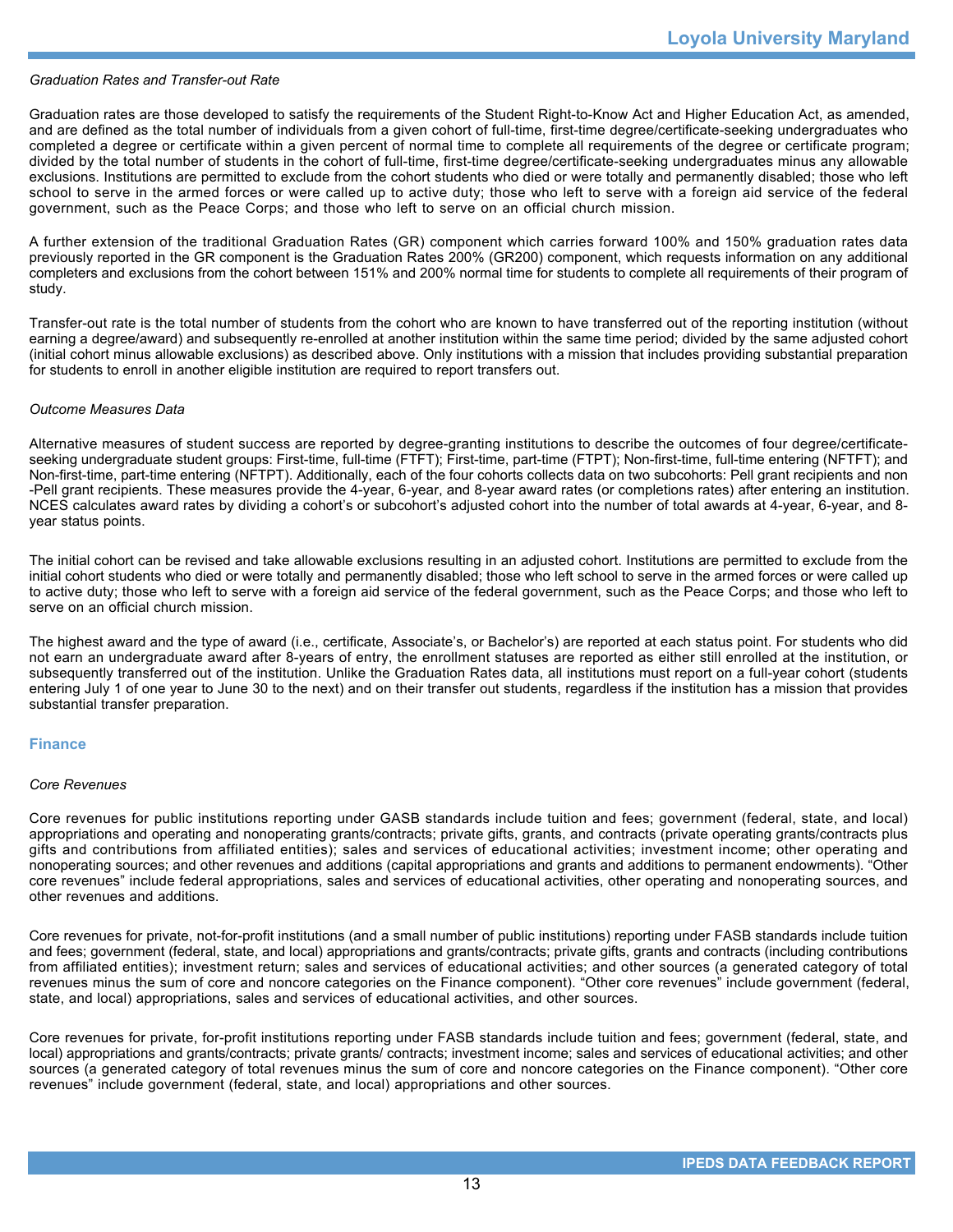At degree-granting institutions, core revenues exclude revenues from auxiliary enterprises (e.g., bookstores and dormitories), hospitals, and independent operations. Non-degree-granting institutions do no report revenue from auxiliary enterprises in a separate category, and thus may include these amounts in the core revenues from other sources.

# *Core Expenses*

Core expenses include expenses for instruction, research, public service, academic support, student services, institutional support, scholarships and fellowships (GASB) or net grant aid to students (FASB) and other expenses. Core expenses exclude expenses for auxiliary enterprises, hospitals, and independent operations. "Other core expenses" is the sum of grant aid/scholarships and fellowships and other expenses.

### *Endowment Assets*

Endowment assets, for public institutions under GASB standards, and private, not-for-profit institutions under FASB standards, include gross investments of endowment funds, term endowment funds, and funds functioning as endowment for the institution and any of its foundations and other affiliated organizations. Private, for-profit institutions under FASB do not hold or report endowment assets.

### *Salaries and Wages*

Salaries and wages for public institutions under GASB standards and private (not-for-profit and for-profit) institutions under FASB standards, include amounts paid as compensation for services to all employees regardless of the duration of service, and amounts made to or on behalf of an individual over and above that received in the form of a salary or wage.

# **Staff**

# *FTE Staff*

The full-time-equivalent (FTE) by occupational category is calculated by summing the total number of full-time staff and adding one-third of the total number of part-time staff. Occupational categories include instructional staff, research staff, public service staff, instructional support staff, management staff, and other occupations. Instructional staff are primarily engaged in teaching and do a combination of teaching, research, and/or public service. Research staff are staff whose primary function is research while public service staff are staff whose primary function is public service. Instructional support occupations include archivists, curators, and museum technicians; librarians and media collections specialists; librarian technicians; student and academic affairs and other education services occupations. Other staff include staff in service occupations; sales and related occupations; office and administrative support occupations; natural resources, construction, and maintenance occupations; production, transportation and material moving occupations; and military specific occupations. Graduate assistants are not included.

### *Equated Instructional Non-Medical Staff Salaries*

Institutions reported the number of full-time nonmedical instructional staff and their salary outlays by academic rank, gender, and the number of months worked (9-, 10-, 11-, and 12-months). Salary outlays for staff who worked 10-, 11-, and 12-months were equated to 9-months of work by multiplying the outlays reported for 10-months by 0.90, the outlays reported for 11 months by 0.818, and the outlays reported for 12 months by 0.75. The equated 10-, 11-, and 12-outlays were then added to the outlays for instructional staff that worked 9-months to generate a total 9-month equated salary outlay. The total 9-month equated outlay was then divided by total number of instructional non-medical staff to determine an equated 9-month average salary. This calculation was done for each academic rank. Salary outlays were not reported for staff that work less than 9-months and were excluded.

### *Student-to-Faculty Ratio*

Institutions can provide their institution's student-to-faculty ratio (i.e., student-to-instructional staff) for undergraduate programs or follow the NCES guidance in calculating their student-to-faculty ratio, which is as follows: the number of FTE students (using Fall Enrollment survey data) divided by total FTE instructional staff (using the total Primarily instruction + Instruction/research/public service staff reported in Human Resources component and adding any not primarily instructional staff that are teaching a credit course). For this calculation, FTE for students is equal to the number of the full-time students plus one-third the number of part-time students; FTE for instructional staff is similarly calculated. Students in "stand-alone" graduate or professional programs (such as, medicine, law, veterinary, dentistry, social work, or public health) and instructional staff teaching in these programs are excluded from the FTE calculations.